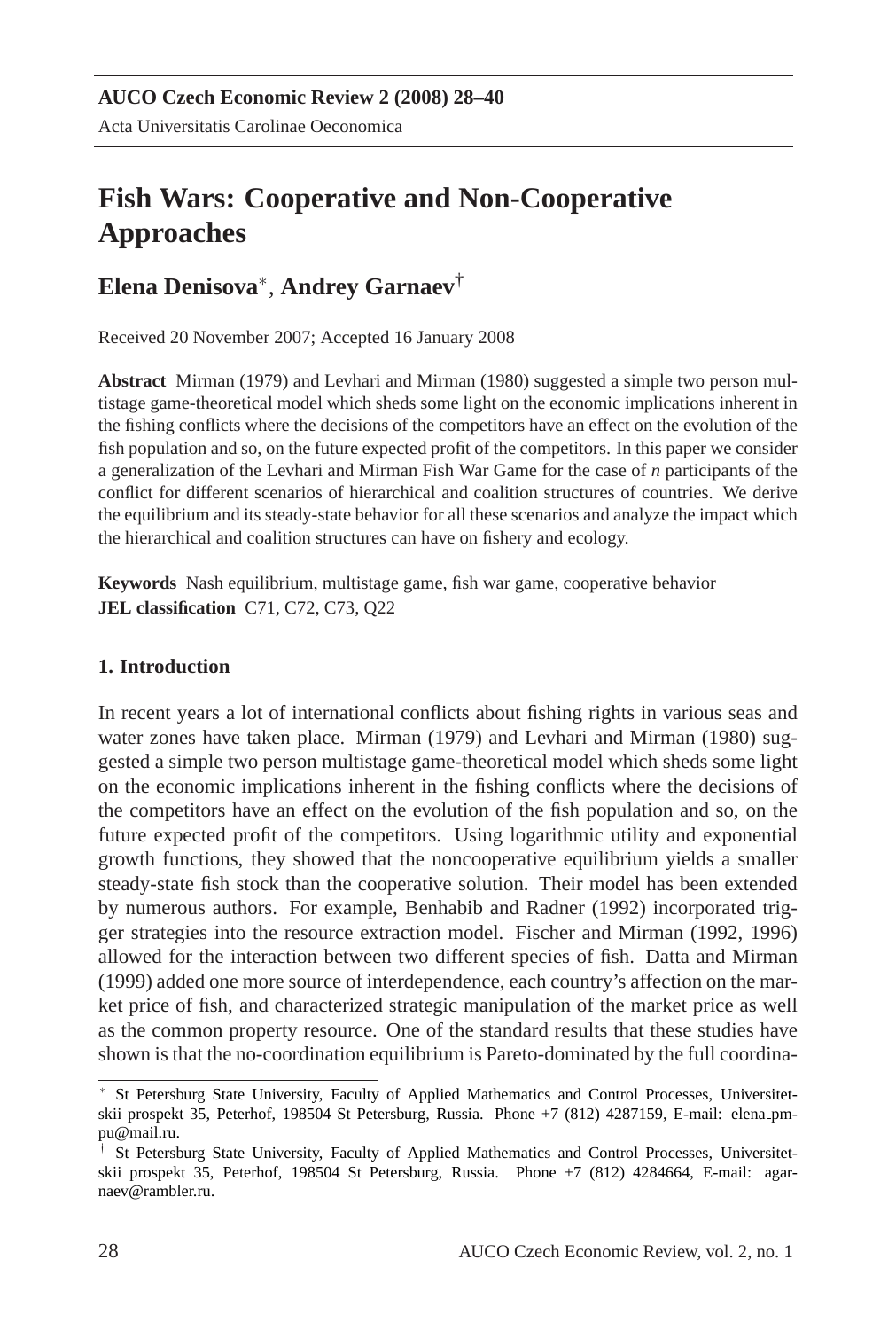tion solution. The full coordination equilibrium is compared with the no-coordination equilibrium. Under full coordination, all countries participate in coordination, and there is a central authority that controls each country's volume of catch. Under the nocoordination equilibrium, each country only takes into account its own intertemporal welfare and it does not care about other countries' welfare.

All the above models except that of Datta and Mirman (1999), are based on twocountry settings. Nowak (2006) investigated a generalization of the game for *n* players where the countries have the same facilities, Okoguchi (1991) considered the *n* countries model for the case of the countries selfish behaviour and Kwon (2006) investigated partial coordination schemes for the game. It is interesting to note that the Levhari and Mirman model of consuming of the exhausted resources was applied by Mohapatra and Venkatasubramania (2004) to develop a dynamic game theoretic approach for choosing power optimization strategies for various components (e.g. cpu, network interface etc.) of a low-power device operating in a distributed environment.

In this paper we consider a generalization of the Levhari and Mirman Fish War Game for the case of *n* participants of the conflict for different scenarios of hierarchical and coalition structures of countries. We derive the equilibrium and its steady-state behavior for all these scenarios and analyze the impact which the hierarchical and coalition structures can have on fishery.

#### **2. Setup of the game**

Suppose that there are *n* countries (the owners, countries) each of whom can extract a renewable resource, e.g., fish. Following Levhari and Mirman, assume that fish population, if uninterrupted by fishing, changes according to the following biological growth rule  $x_{t+1} = x_t^{\alpha}$  where  $\alpha \in (0,1)$ ,  $t = 0,1,...$ , and  $x_0$  is the initial level of fish at time  $t = 0$ . The boundary point  $x_0 = 1$  is the stable steady state of the resource population after a normalization when there is no extraction.

Agent *i*  $(i = 1, \ldots, n)$  has a utility function  $u_i$  to estimate the profit for present consumption of the fish in each period. We shall consider the symmetric case where the instantaneous utility function of each country *i* is logarithmic, i.e.  $u_i(\cdot) = \log(\cdot)$ . Let  $c_i^i$ be the present consumption of country *i* in period *t*. So,  $\sum_{i=1}^{n} c_i^t \leq x_t$ . Let  $\beta_i \in (0,1)$  be the discount factor for country *i*. It is assumed that each country maximizes the total discounted utility over finite or infinite horizon if fishery is managed by individual countries. Assume further that each country get the same amount of fish in the last phase of fishing. So, the payoff to country  $i$  in the finite horizon  $T$  is given as follows:

$$
v_i^T = \sum_{t=0}^T \beta_i^t \log(c_i^t)
$$

The utility function has an interesting feature. If country *i* consumes nothing in some period his utility is −∞. Therefore, the players cannot extract everything during the play if the game has to be continued. Whenever they do that everybodys utility is −∞.

We will investigate this model in different scenarios of hierarchical and coalition structures. Our goal is to get the optimal strategies in closed form. The result obtained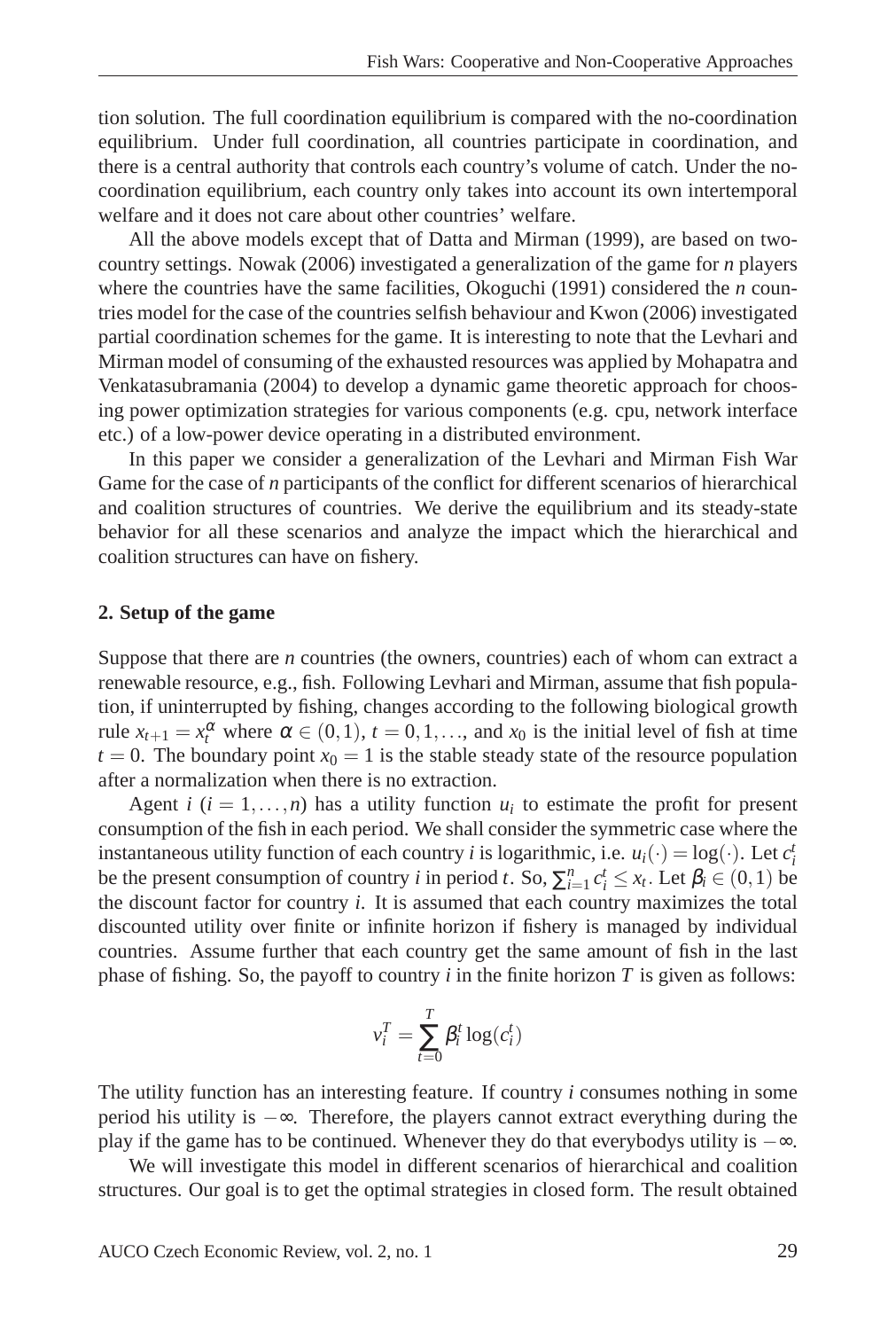in the paper essentially depends on the logarithm form and the exponential growth of the utility function. The derived optimal strategies for different scenarios of hierarchical structures and cooperation will allow us to find the impact they produce on ecological situation. We will show the advantage of the cooperation and demonstrate that its impact depends on the number of countries.

#### **3. The main results**

In this Section we give a list of theorems which supply the optimal strategies of the considered game for a few following spots of the fish war problem. First we consider the situation of the strong competitive environment where each country tries to maximize own profit and we will find Nash equilibrium for this plot. Then we consider the plot where all the countries make up one coalition and they jointly maximize the sum of each country's payoff. After that,we consider the plot where there is a strong hierarchical structure between countries, namely, all *n* of them are arranged one by one in a linear hierarchical structure consisting of *n* levels. The fourth plot deals with the situation where among all the countries there is only one leader and the rest ones compete with each other and they are the followers for the leader, so the hierarchical structure consists of two levels.

The next theorem was proved in Okuguchi (1981) and it supplies the optimal strategy of the countries for the case of their selfish behaviour.

**Theorem 1.** In finite horizon game the optimal strategy  $c_i^1$  of country i,  $i = 1,...,n$ , *corresponding to Nash equilibrium, on the first stage is given as follows:*

$$
c_i^1 = \frac{1/\gamma_i^T}{1 + \sum_{j=1}^n (1/\gamma_j^T)} x_0, \text{ where } \gamma_i^T = \sum_{k=1}^T (\alpha \beta_i)^k.
$$

*If*  $T$  tends to infinite then  $c_i^1$  tends to  $c_i$  and the steady-state level of fish is  $\bar{x}_{NE}$ , where

$$
c_i = \frac{1/\gamma_i}{1 + \sum_{j=1}^n (1/\gamma_j)} x_0,
$$
  

$$
\bar{x}_{NE} = \frac{1}{\left(1 + \sum_{j=1}^n (1/\gamma_j)\right)^{\alpha/(1-\alpha)}},
$$

*and*

$$
\gamma_i = \sum_{k=1}^{\infty} (\alpha \beta_i)^k = \alpha \beta_i / (1 - \alpha \beta_i).
$$

Now we consider the plot where all the countries form a coalition and they jointly maximize the sum of their payoffs. The case where all the countries have the same discount factor was investigated in Okuguchi (1981).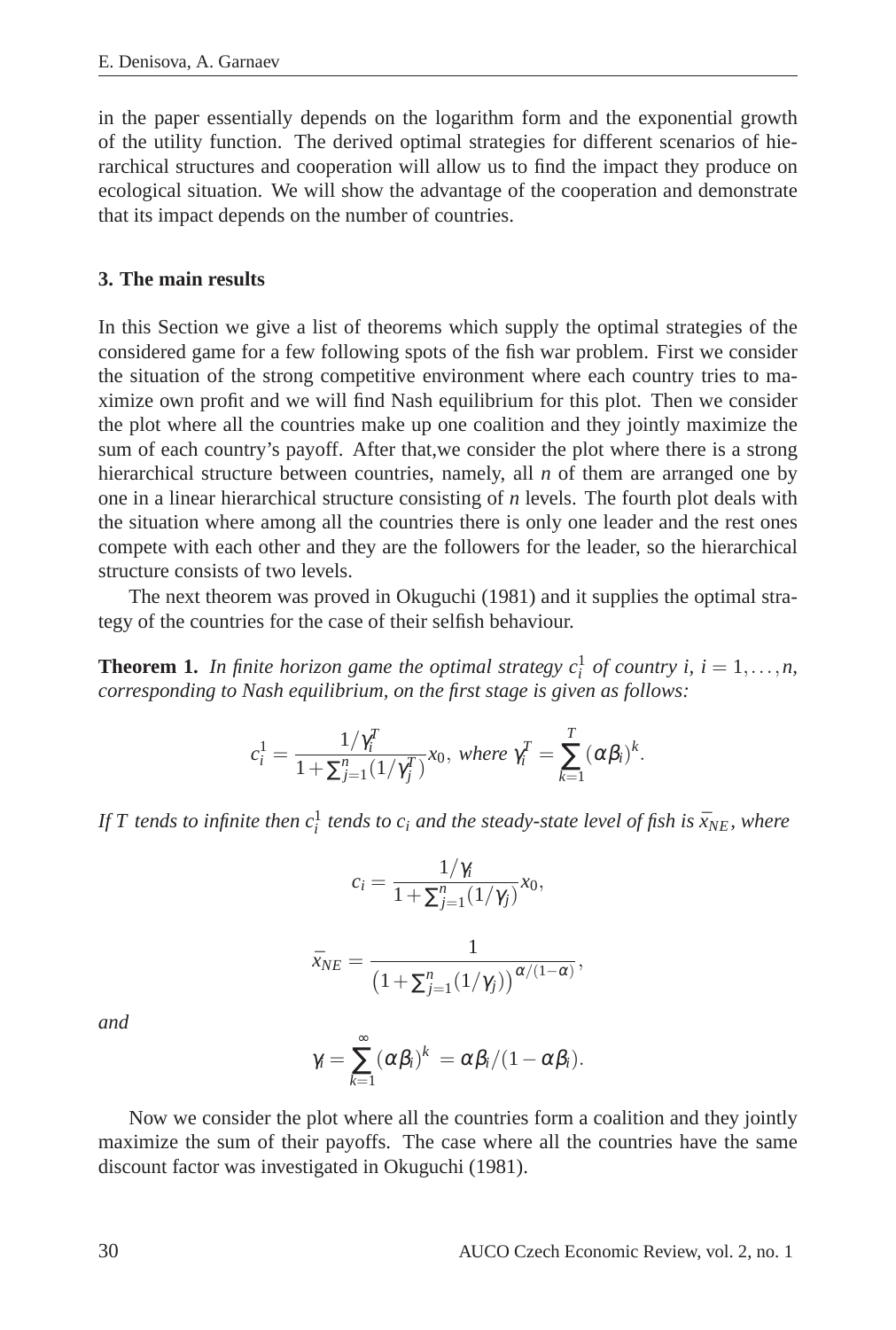**Theorem 2.** *In finite horizon game for the cooperative plot (i.e all the countries maximize their joint payoff) the optimal strategy of country i on the first stage is given as follows:*

$$
c_i^1 = \frac{x_0}{n + \sum_{j=1}^n \gamma_j^T}
$$
 (1)

*If*  $T$  tends to infinite then  $c_i^1$  tends to  $c_i$  and the steady-state level of fish is  $\bar{x}_c$ , where

$$
c_i = \frac{x_0}{n + \sum_{j=1}^n \gamma_j},\tag{2}
$$

$$
\bar{x}_c = \left[\sum_{j=1}^n \gamma_j / (n + \sum_{j=1}^n \gamma_j)\right]^{\alpha/(1-\alpha)}.
$$
\n(3)

**Proof.** For the one-period horizon ( $T = 1$ ) on the first stage (since the second one is the last one and so, on the second stage the countries just share the fish) the objective is to maximize by  $c_1^1, \ldots, c_n^1$ :

$$
\sum_{i=1}^{n} \left[ \log(c_i^1) + \alpha \beta_i \log \left( \frac{1}{n} \left( x_0 - \sum_{j=1}^{n} c_j^1 \right) \right) \right]
$$
 (4)

The maximum condition is

$$
c_i^1 = \frac{1}{1 + \sum_{j=1}^n \gamma_j^1} \left[ x_0 - \sum_{j=1, j \neq i}^n c_j^1 \right], \quad i = 1, \dots, n.
$$

Thus,

$$
c_i^1 = \frac{x_0}{n + \sum_{j=1}^n \gamma_j^1}.
$$
 (5)

It is interesting that all the countries have the same strategy. The remaining fish population is given as follows:

$$
x_0 - \sum_{i=1}^n c_i^1 = \left[1 - \frac{n}{n + \sum_{j=1}^n \gamma_j^1}\right] x_0 \tag{6}
$$

Below we give a general remak which we will employ in the proof of this and next theorems.

**Remark 1.** *If for one-period horizon the optimal strategies on the first stage are of the form*  $c_i^1 = C^i x_0$  *where*  $C^i$  (*i* = 1,...,*n*) *are positive and*  $\sum_{i=1}^n C^i < 1$  *then the total*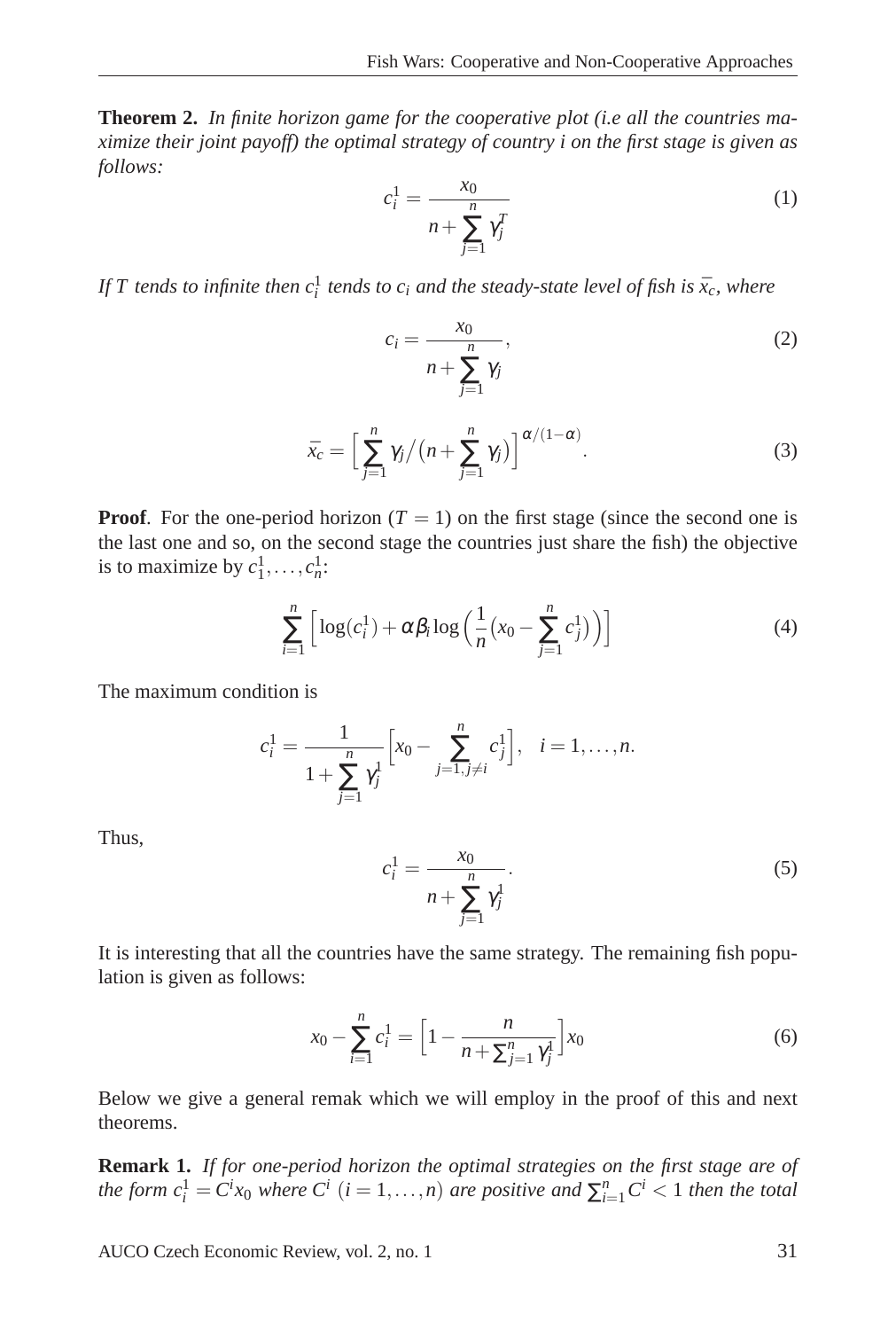*discounted utility of country i for one-period horizon as a function of x*<sup>0</sup> *is given as follows:*

$$
v_i(x_0) = \log(C^ix_0) + \alpha \beta_i \log\left(\left(x_0 - \sum_{i=1}^n C^ix_0\right)/n\right) = (1 + \alpha \beta_i) \log(x_0) + A_i,
$$

*where*  $A_i = \log(C^i) + \alpha \beta_i \log((1 - \sum_{i=1}^n C^i)/n)$  *is independent of x*<sub>0</sub>*.* 

In the case of two-period horizon by  $(5)$ ,  $(6)$  and Remark 1, the objective is to maximize by  $c_1^1, \ldots, c_n^1$ :

$$
\sum_{i=1}^{n} \left[ \log(c_i^1) + \beta_i v_i \left( \frac{1}{n} (x_0 - \sum_{j=1}^{n} c_j^1) \right)^{\alpha} \right]
$$
\n
$$
= \sum_{i=1}^{n} \left[ \log(c_i^1) + \alpha \beta_i (1 + \alpha \beta_i) \log \left( x_0 - \sum_{j=1}^{n} c_j^1 \right) + B_i \right],
$$

where  $B_i = \beta_i (A_i - \alpha \log(n))$  which can be investigated similarly to the one-period horizon case. Namely, the maximum condition is

$$
c_i^1 = \frac{1}{1 + \sum_{j=1}^n \gamma_j^2} \left[ x_0 - \sum_{j=1, j \neq i}^n c_j^1 \right], \quad i = 1, \dots, n.
$$

Thus,

$$
c_i^1 = \frac{x_0}{n + \sum_{j=1}^n \gamma_j^2}.
$$

By backward induction step by step for the *T*-period horizon we obtain that the optimal strategy is given by (1). The steady-state catch (2) follows from (1) while *T* tends to infinity. For the steady-state level of fish we have that  $\bar{x}_c = (\bar{x}_c - \sum_{i=1}^n c_i)^{\alpha}$  and the result (3) follows from (2). This completes the proof of Theorem 2.  $\Box$ 

In the next theorem we consider the case where there is a strong hierarchical structure between countries (so, there is no direct competition between them), namely, all *n* of them are arranged one by one in a linear order and they make decision about fishing sequentially.

**Theorem 3.** *For the strong linear hierarchical structure model Leader-Follower (where, say, the first level leader is country 1, the second level leader is country 2 and so on) in finite horizon game the optimal strategy of country i on the first stage is given as follows:*

$$
c_i^1 = \frac{1}{\gamma_i^T} \prod_{j=1}^i \frac{\gamma_j^T}{1 + \gamma_j^T} x_0 \tag{7}
$$

*If*  $T$  tends to infinite then  $c_i^1$  tends to  $c_i$  and the steady-state level of fish is  $\bar{x}_{LF}$  , where

$$
c_i = \frac{1}{\gamma_i} \prod_{j=1}^i \frac{\gamma_j}{1 + \gamma_j} x_0,\tag{8}
$$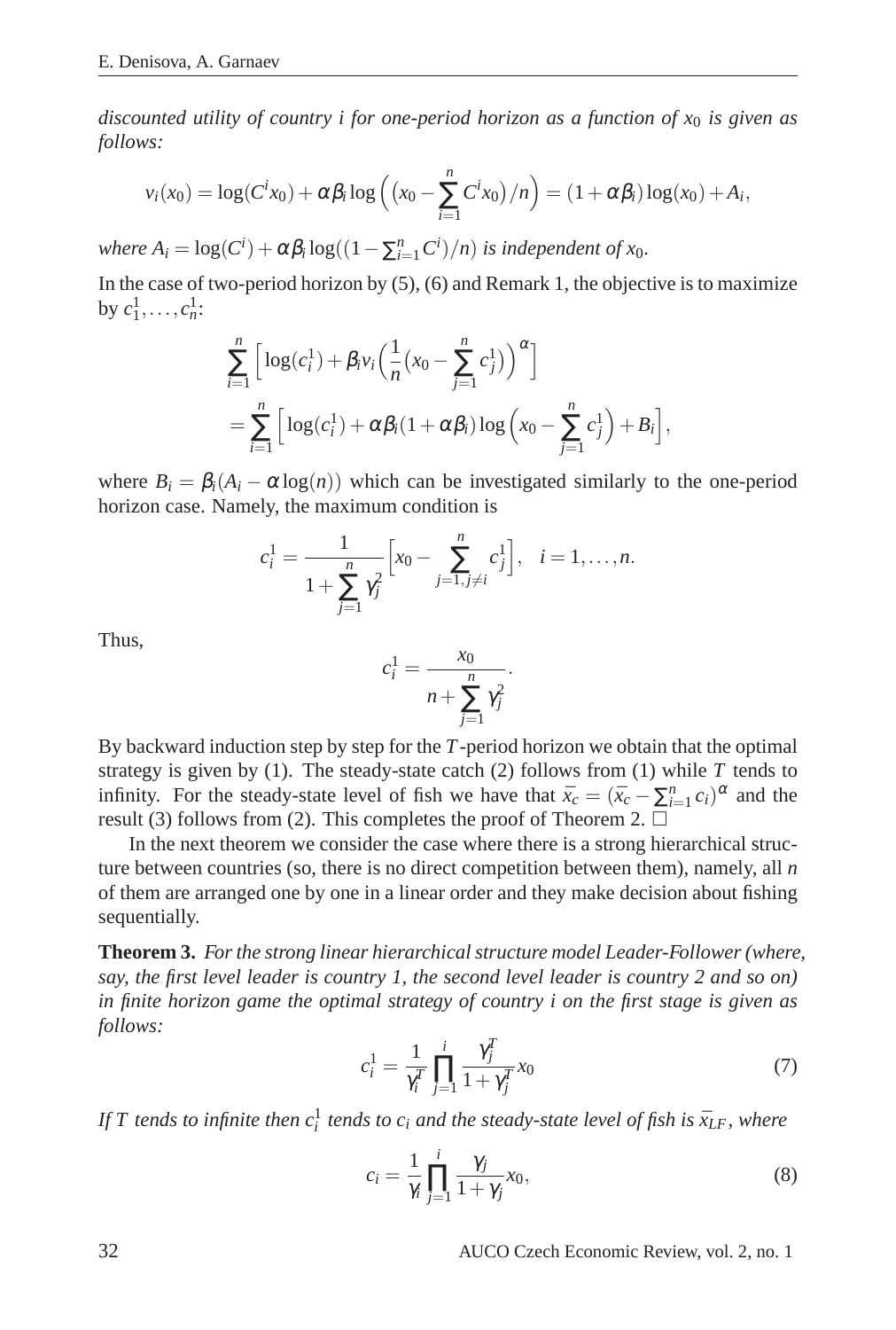$$
\bar{x}_{LF} = \left[1 - \sum_{i=1}^{n} \frac{1}{\gamma_i} \prod_{j=1}^{i} \frac{\gamma_j}{1 + \gamma_j}\right]^{\alpha/(1 - \alpha)}.
$$
\n(9)

**Proof.** In the case of one-period horizon ( $T = 1$ ) on the first stage of the game the country *n* tries to maximize by  $c_n^1$ :

$$
\log(c_n^1) + \alpha \beta_n \log\left(\frac{1}{n} \left(x_0 - \sum_{i=1}^n c_i^1\right)\right) \tag{10}
$$

Thus, since  $\gamma_n^1 = \alpha \beta_n$ , the maximum condition is

$$
c_n^1 = \frac{1}{1 + \gamma_n^1} \left[ x_0 - \sum_{i=1}^{n-1} c_i^1 \right].
$$
 (11)

Then, since  $c_n^1$  is already known and given by (11), the country *n* − 1 tries to maximize by  $c_{n-1}^1$ :

$$
\log(c_{n-1}^1) + \alpha \beta_{n-1} \log \left( \frac{1}{n} (x_0 - \sum_{i=1}^n c_i^1) \right) =
$$
  
= 
$$
\log(c_{n-1}^1) + \alpha \beta_{n-1} \log \left( \frac{1}{n} \frac{\gamma_n^1}{1 + \gamma_n^1} (x_0 - \sum_{i=1}^{n-1} c_i^1) \right)
$$
 (12)

So, since  $\gamma_{n-1}^1 = \alpha \beta_{n-1}$ , the maximum condition is

$$
c_{n-1}^1 = \frac{1}{1 + \gamma_{n-1}^1} \left[ x_0 - \sum_{i=1}^{n-2} c_i^1 \right].
$$

In similar way for  $i = 2, \ldots, n$  we have

$$
c_i^1 = \frac{1}{1 + \gamma_i^1} \left[ x_0 - \sum_{j=1}^{i-1} c_j^1 \right] \text{ and } c_1^1 = \frac{x_0}{1 + \gamma_1^1}.
$$

Then, consequentially substituting  $c_1^1$  into  $c_2^1$ ,  $c_1^1$  and  $c_2^1$  into  $c_3^1$  and so on, we obtain that the optimal strategy of the country  $i$  ( $i = 1, ..., n$ ) on the first stage of the game is given as follows:

$$
c_i^1 = \frac{1}{\gamma_i^1} \prod_{j=1}^i \frac{\gamma_j^1}{1 + \gamma_j^1} x_0
$$
\n(13)

Since

$$
\sum_{i=a}^{n} \frac{1}{\gamma_i^1} \prod_{j=a}^{i} \frac{\gamma_j^1}{1+\gamma_j^1} = \frac{1}{1+\gamma_a^1} + \frac{\gamma_a^1}{1+\gamma_a^1} \sum_{i=a+1}^{n} \frac{1}{\gamma_i^1} \prod_{j=a+1}^{i} \frac{\gamma_j^1}{1+\gamma_j^1}
$$

with  $a = 1, \ldots, n-1$  and

$$
\frac{1}{\gamma_n^1} \prod_{j=n}^n \frac{\gamma_j^1}{1 + \gamma_j^1} = \frac{1}{1 + \gamma_n^1} < 1,
$$

AUCO Czech Economic Review, vol. 2, no. 1 33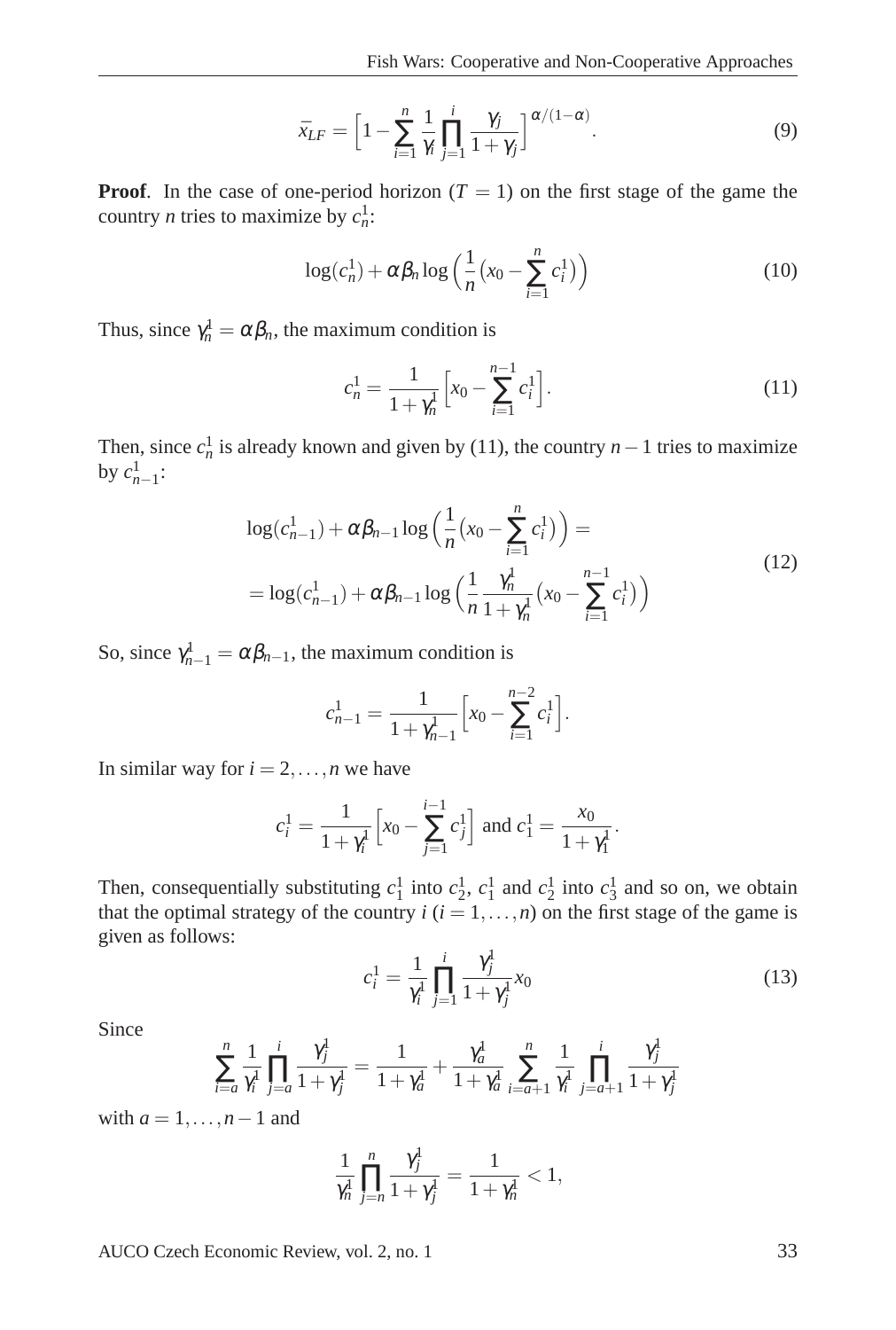So,

then by induction we have that

$$
\sum_{i=1}^{n} \frac{1}{\gamma_i^1} \prod_{j=1}^{i} \frac{\gamma_j^1}{1 + \gamma_j^1} < 1.
$$
\n
$$
\sum_{i=1}^{n} c_i^1 < x_0.
$$
\n(14)

In the case of two-period horizon, (15) and (14) and Remark 1 yields that the country *n* on the first stage tries to maximize by  $c_n^1$ :

$$
\log(c_n^1) + \beta_n v_n \Big[ \frac{1}{n} \big( x_0 - \sum_{i=1}^n c_i^1 \big)^\alpha \Big],
$$

which can be investigated similarly to the one-period horizon case. Namely, the maximum condition is

$$
c_n^1 = \frac{1}{1 + \gamma_n^2} \left[ x_0 - \sum_{i=1}^{n-1} c_i^1 \right].
$$

Then, since  $c_n^1$  is already known, the country  $n-1$  tries to maximize by  $c_{n-1}^1$ :

$$
\log(c_{n-1}^1) + \beta_{n-1} \nu_{n-1} \left[ \frac{1}{n} \left( x_0 - \sum_{i=1}^{n-1} c_i^1 - \frac{1}{1 + \gamma_n^2} \left( x_0 - \sum_{i=1}^{n-1} c_i^1 \right) \right)^\alpha \right]
$$

So, the maximum condition is

$$
c_{n-1}^1 = \frac{1}{1 + \gamma_{n-1}^2} \left[ x_0 - \sum_{i=1}^{n-2} c_i^1 \right].
$$

In similar way for  $i = 1, \ldots, n$  we have

$$
c_i^1 = \frac{1}{1 + \gamma_i^2} \left[ x_0 - \sum_{j=1}^{i-1} c_j^1 \right]
$$

and

$$
c_i^1 = \frac{1}{\gamma_i^2} \prod_{j=1}^i \frac{\gamma_j^2}{1 + \gamma_j^2} x_0.
$$
 (15)

Then, consequentially substituting  $c_1^1$  into  $c_2^1$ ,  $c_1^1$  and  $c_2^1$  into  $c_3^1$  and so on, we obtain that the optimal strategy of the country  $i$  ( $i = 1, \ldots, n$ ) on the first stage of the game is given as by (7) for  $T = 2$ .

Analogously by backward induction step by step we obtain that the optimal strategy of country *i* on the first stage of the game is given by (7) for any *T*. (8) and (9) straightforward follow from (7) when *T* tends to infinity. This completes the proof of Theorem 3.  $\Box$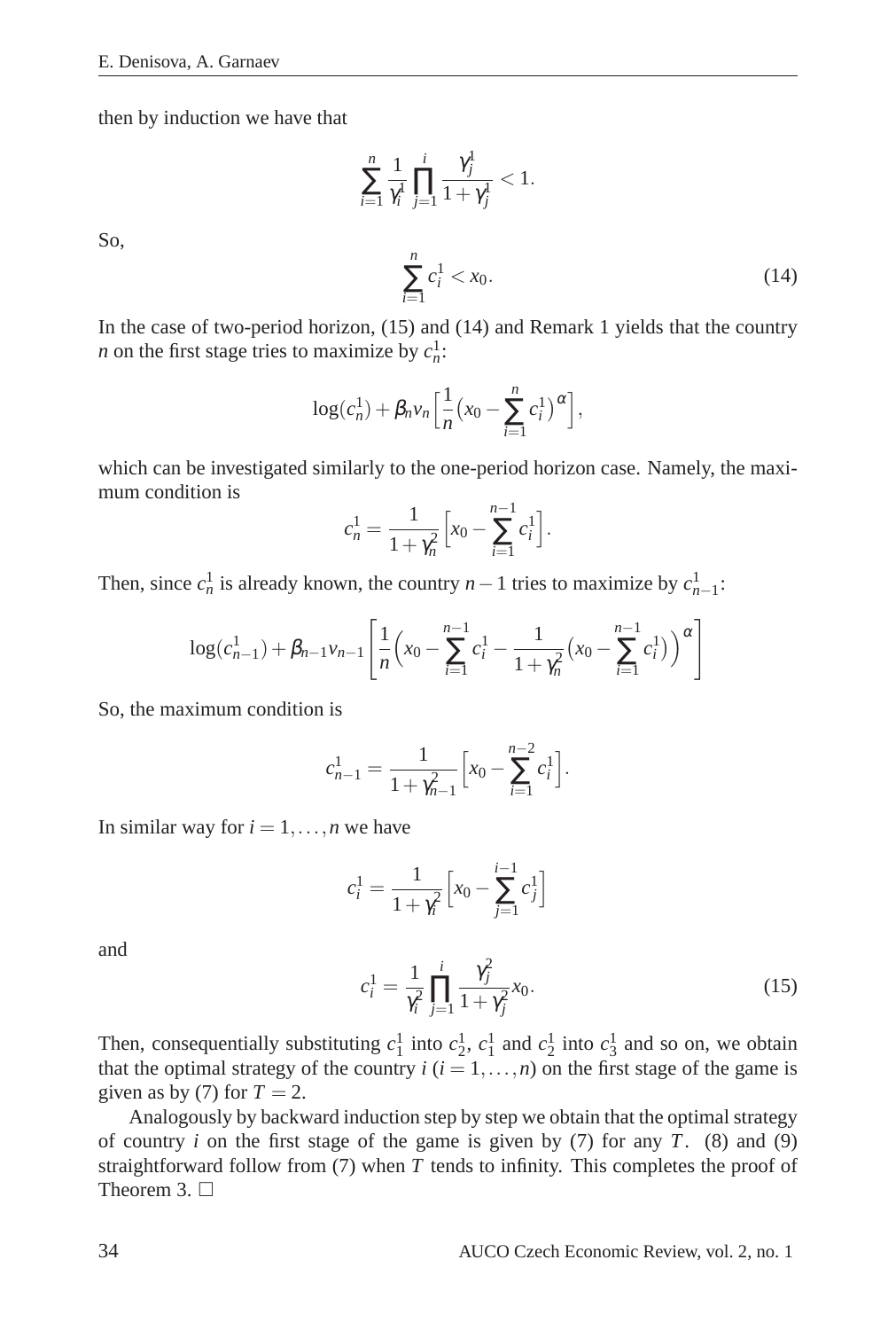The fourth plot deals with the situation Leader-Followers where among all the countries there is only one leader. The rest ones compete with each other and they all are the followers for the leader, so this hierarchical structure consists just of two levels. Of course, here we assume that there are at least three countries since otherwise the plot will coincide with the plot studied in the previous theorem.

**Theorem 4.** *In finite horizon game with one Leader (say, Leader is country 1, the others are followers) the optimal strategy of country i on the first stage is given as follows:*

$$
c_1^1 = \frac{x_0}{1 + \gamma_1^T},\tag{16}
$$

$$
c_i^1 = \frac{1}{1 + 1/\gamma_1^T} \frac{1/\gamma_i^T}{1 + \sum_{j=2}^n (1/\gamma_j^T)} x_0, \quad i = 2, \dots, n
$$
 (17)

*If*  $T$  tends to infinite then  $c_i^1$  tends to  $c_i$  and the steady-state level of fish is  $\bar{x}_{LFs}$ , where

$$
c_1 = x_0/(1+\gamma_1),
$$
\n(18)

$$
c_i = \frac{1}{1 + 1/\gamma_1} \frac{1/\gamma_i}{1 + \sum_{j=2}^n (1/\gamma_j)} x_0, \quad i = 2, ..., n,
$$
 (19)

$$
\bar{x}_{LFs} = \left[1 - \frac{1}{1 + \gamma_1} - \frac{\gamma_1}{1 + \gamma_1} \frac{\sum_{j=2}^{n} (1/\gamma_j)}{1 + \sum_{j=2}^{n} (1/\gamma_j)}\right]^{\alpha/(1-\alpha)}.
$$
\n(20)

**Proof.** In the case of one-period horizon ( $T = 1$ ) the country  $i, i = 2, \ldots, n$  (each of them is the follower to the first country who is the leader and so each of them considers the strategy of country 1 as a given one) tries to maximize

$$
\log(c_i^1) + \alpha \beta_i \log \Big( \frac{1}{n} \big( x_0 - \sum_{j=1}^n c_j^1 \big) \Big).
$$

The maximum condition is

$$
c_i^1 = \frac{1}{1 + \gamma_i^1} \left[ x_0 - \sum_{j=1, j \neq i}^n c_j^1 \right], \quad i = 2, \dots, n.
$$

Solving this system corresponding to  $c_i$  we obtain

$$
c_i^1 = \frac{1/\gamma_i^1}{1 + \sum_{j=2}^n (1/\gamma_j^1)} (x_0 - c_1^1), \quad i = 2, \dots, n.
$$
 (21)

AUCO Czech Economic Review, vol. 2, no. 1 35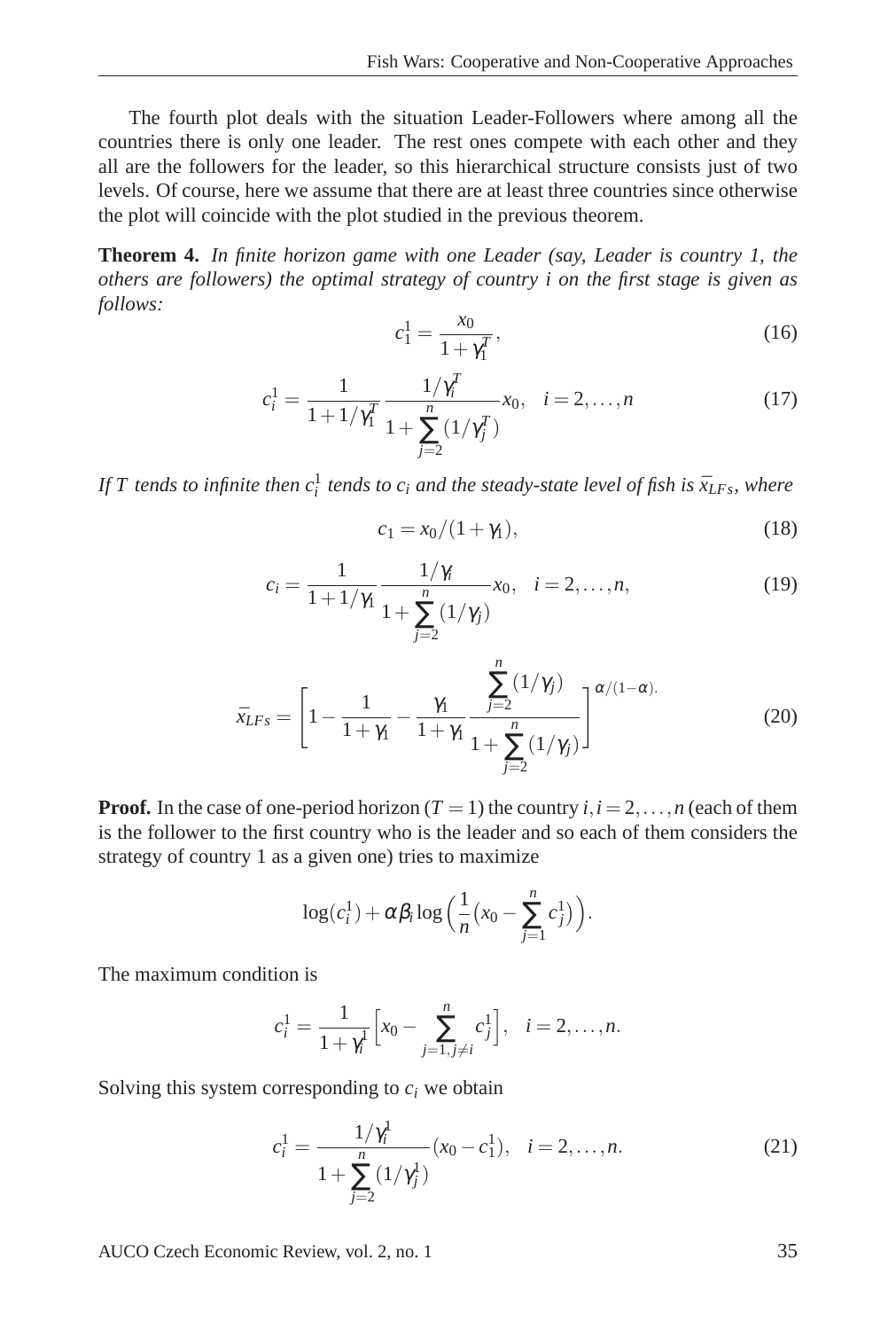Then, Leader (country 1) tries to maximize the following payoff by  $c_1^1$  where  $c_i^1$  for  $i = 2, \ldots, n$  are given by (21):

$$
\log c_1^1 + \alpha \beta_1 \log \left( \frac{1}{n} \Big[ x_0 - c_1^1 - \frac{\sum_{i=2}^n (1/\gamma_i^1)}{1 + \sum_{j=2}^n (1/\gamma_j^1)} (x_0 - c_1^1) \Big] \right)
$$

So,

$$
c_1^1 = \frac{x_0}{1 + \gamma_1^1} \tag{22}
$$

and by (21) and (22) we have that

$$
c_i^1 = \frac{1}{1 + 1/\gamma_1^1} \frac{(1/\gamma_i^1)}{1 + \sum_{j=2}^n (1/\gamma_j^1)} x_0, \quad i = 2, \dots, n.
$$
 (23)

It is clear that

$$
\sum_{i=1}^{n} c_i^1 = \left[ \frac{1}{1 + \gamma_1^1} + \frac{\gamma_1^1}{1 + \gamma_1^1} \frac{\sum_{j=2}^{n} (1/\gamma_j^1)}{1 + \sum_{j=2}^{n} (1/\gamma_j^1)} \right] x_0 < x_0. \tag{24}
$$

In the case of two-period horizon, by (22)-(24) and Remark 1, the country  $i = 2, \ldots, n$ tries to maximize by  $c_i^1$ :

$$
\log(c_i^1) + \beta_i v_i \left[ \frac{1}{n} \left( x_0 - \sum_{i=1}^n c_i^1 \right)^{\alpha} \right],
$$

which can be investigated similarly to the one-period horizon case. Namely, the maximum condition is

$$
c_i^1 = \frac{(x_0 - c_1^1)/\gamma_i^2}{1 + \sum_{j=2}^n (1/\gamma_j^2)}, \quad i = 2, \dots, n.
$$
 (25)

Then, since  $c_i^1$  for  $i = 2, ..., n$  are already known and given by (25), the country 1 tries to maximize by  $c_1^1$ :  $\neg \alpha$ 

$$
\log(c_1^1) + \beta_1 v_1 \left[ \frac{x_0 - c_1^1}{n \left( 1 + \sum_{j=2}^n (1/\gamma_j^2) \right)} \right]^t
$$

So, the maximum condition is

$$
c_1^1 = \frac{x_0}{1 + \gamma_1^2}.
$$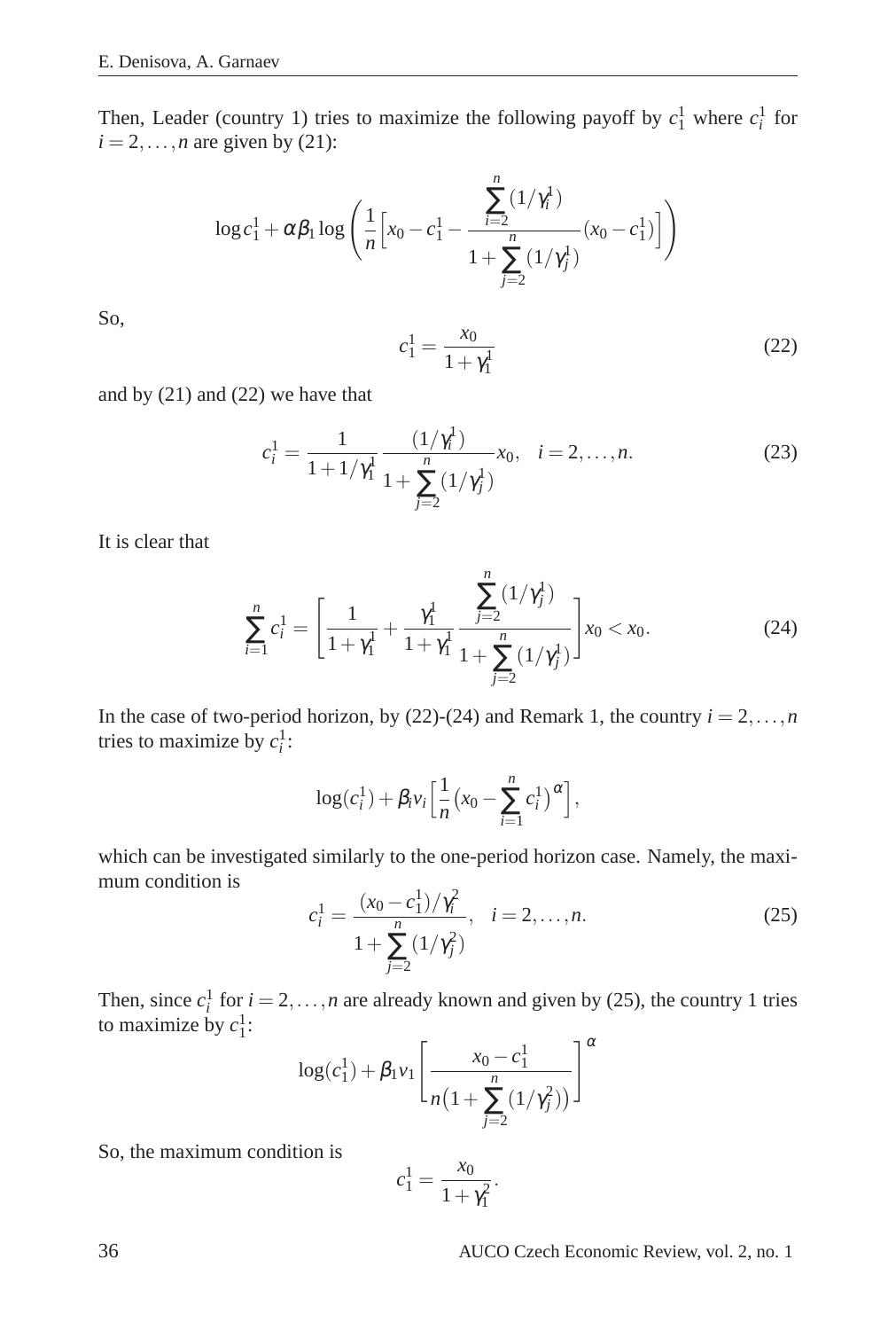Thus, (21) implies

$$
c_i^1 = \frac{1}{1 + 1/\gamma_1^2} \frac{1/\gamma_i^2}{1 + \sum_{j=2}^n (1/\gamma_j^2)} x_0, \quad i = 2, \dots, n.
$$

Analogously by backward induction step by step we obtain that the optimal strategy of country *i* on the first stage of the game is given by (16) and (17) for any *T*. (18), (19) and (20) straightforward follow from (16) and (17) when *T* tends to infinity. This completes the proof of Theorem 4.  $\Box$ 

#### **4. Conclusions**

The results obtained in Theorems 1– 4 allow to compare the behavior of the players under different patterns of hierarchical structures and cooperation. Also, by means the closed form of the steady-state level of fish population we can estimate influence of fishery on ecological situation assuming that the bigger level of fish population means better ecological situation.

It turns out that the steady-state level of fish in the Leader-Follower plot is smaller than the corresponding value for the selfish plot and the last one in turn is smaller than the corresponding value in the cooperative scenario, namely,

$$
\bar{x}_{LF} < \bar{x}_{LFs} < \bar{x}_{NE} < \bar{x}_{c}.
$$

The inequality  $\bar{x}_{NE} < \bar{x}_{c}$  by Theorems 1 and 2 is equivalent to the following obvious inequality:

$$
\frac{1}{1+\sum_{j=1}^n (1/\gamma_j)} < \frac{\sum_{j=1}^n \gamma_j}{n+\sum_{j=1}^n \gamma_j}
$$

The inequality  $\bar{x}_{LFS} < \bar{x}_{NE}$  by Theorems 1 and 4 is equivalent to

$$
1 - \frac{1}{1 + \gamma_1} - \frac{\gamma_1}{1 + \gamma_1} \frac{\sum_{j=2}^{n} (1/\gamma_j)}{1 + \sum_{j=2}^{n} (1/\gamma_j)} < \frac{1}{1 + \sum_{j=1}^{n} (1/\gamma_j)}
$$

which follows from the following equivalent inequality:

$$
\frac{a+b}{1+a+b} < \frac{a}{1+a} + \frac{1}{1+a} \frac{b}{1+b},
$$

where  $a = 1/\gamma_1$ ,  $b = \sum_{i=2}^{n} (1/\gamma_i)$ .

AUCO Czech Economic Review, vol. 2, no. 1 37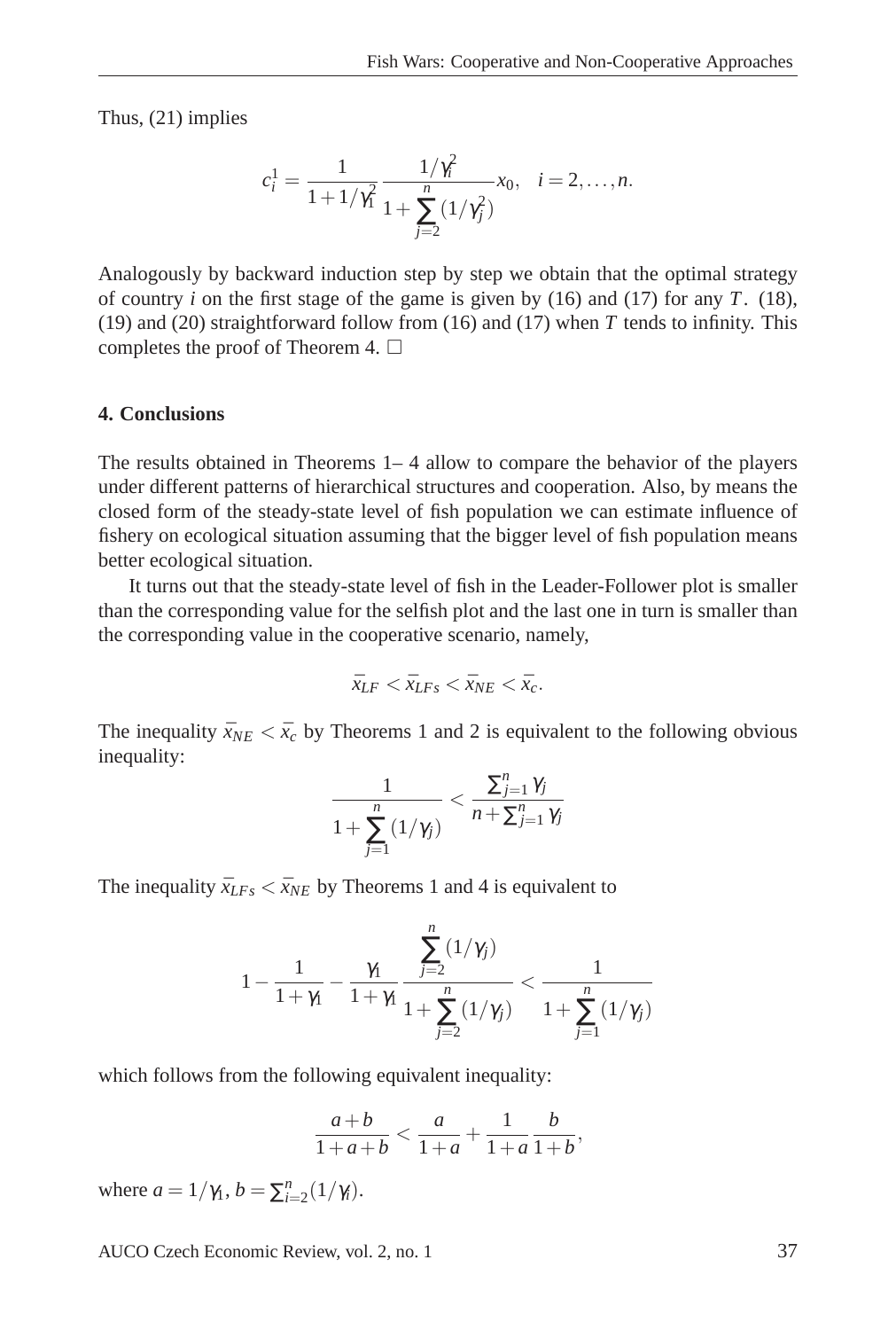The inequality  $\bar{x}_{LF} < \bar{x}_{LFs}$  by Theorems 3 and 4 is equivalent to

$$
1 - \sum_{i=1}^n \frac{1}{\gamma_i} \prod_{j=1}^i \frac{\gamma_j}{1 + \gamma_j} < 1 - \frac{1}{1 + \gamma_1} - \frac{\gamma_1}{1 + \gamma_1} \frac{\sum_{j=2}^n (1/\gamma_j)}{1 + \sum_{j=2}^n (1/\gamma_j)}
$$

which is equivalent to

$$
\sum_{i=2}^{n} \frac{1/\gamma_i}{\prod_{j=2}^{i} (1+1/\gamma_j)} > \frac{\sum_{j=2}^{n} (1/\gamma_j)}{1 + \sum_{j=2}^{n} (1/\gamma_j)}
$$

and the last one can be easily proved by induction.





Now on a numerical example for three countries ( $n = 3$ ) where  $\alpha = 0.3$ ,  $\beta_1 = 0.9$ ,  $\beta_3 = 0.3$  and  $\beta_2 = 0.1, 0.2, \ldots, 0.9$  (see Figure 1) we will demonstrate how possible patterns of countries behaviour and also their individual facilities which can be measured in this model by means of discount factors impact on fish population. It is interesting that if the discount factor  $\beta_2$  is close to zero then cooperative behaviour essential better for ecology than if the discount factor is close to 1. It can be explained by the fact that if the discount factor is small the country takes into account only a few beginning intervals of the game since the profit for the next ones is very small and this short-sighted politics brings a great damage to ecology. Meanwhile if the discount factor is close to 1 then it makes the country to plan its activity for longer periods hoping also on a big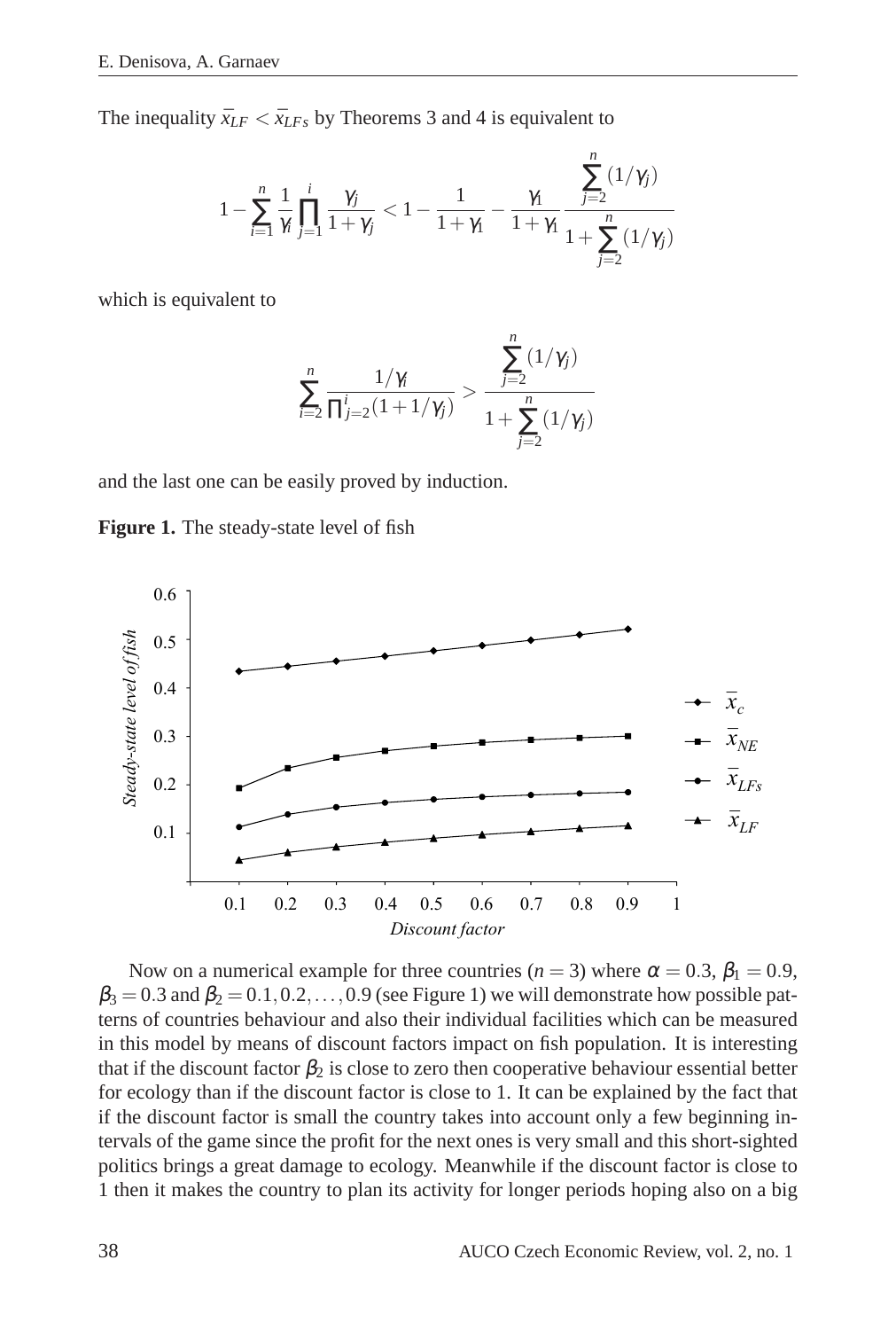profit in the future and so, if the country has a confidence in future it makes it to take care about ecology since without ecology there is no future also.

Now consider situation where there are *n* countries and they have the same facilities that can be identified by the same discount factor. So, let  $\beta_i = \beta$ ,  $i = 1, \ldots, n$ . Then, the the steady-state levels of fish population are given as follows:

$$
\bar{x}_{LF} = \left(\frac{\gamma}{\gamma+1}\right)^{n\alpha/(1-\alpha)}, \quad \bar{x}_{LFs} = \left(\frac{\gamma}{\gamma+1} \frac{\gamma}{\gamma+n-1}\right)^{\alpha/(1-\alpha)},
$$
\n
$$
\bar{x}_{NE} = \left(\frac{\gamma}{\gamma+n}\right)^{\alpha/(1-\alpha)}, \quad \bar{x}_c = \left(\frac{\gamma}{\gamma+1}\right)^{\alpha/(1-\alpha)}
$$

It is very interesting that the cooperative plot allows to support the same fish population independents on the number of countries, meanwhile strong hierarchial structure like leader-follower one leads to exponential degradation of the population. If competition between countries or at least a part of them takes place then although some reduction of the the population happens but it takes place not so fast as for the strong hierarchial structure.

**Acknowledgment** This work is partly supported by joint RFBR and NNSF Grant no. 06-01-39005.

### **References**

Benhabib, J. and Radner, R. (1992). The Join Exploitation of a Productive Asset: a Game-Theoretic Approach. *Economic Theory*, 2, 155–190.

Datta, M. and Mirman, L. J. (1999). Externalities, Market Power, and Resource Extraction. *Journal of Environmental Economics and Management*, 37, 233–255.

Fischer, R. D. and Mirman, L. J. (1992). Strategic Dynamic Interaction: Fish Wars. *Journal of Economic Dynamics and Control*, 16, 267–287.

Fischer, R. D. and Mirman, L. J. (1996). The Complete Fish Wars: Biological and Dynamic Interactions. *Journal of Environmental Economics and Management*, 30, 34–42.

Levhari, D. and Mirman, L. J. (1980). The Great Fish War: An Example Using a Dynamic Cournot-Nash Solution. *The Bell Journal of Economics*, 11, 322–334.

Kwon, O. S. (2006). Partial International Coordination in the Great Fish War. *Environmental and Resource Economics*, 33 (4), 463–483.

Mirman, L. (1979). Dynamic Models of Fishing: a Heuristic Approach. In Liu, P. T. and Sutinen, J. G. (eds.), *Control Theory in Mathematical Economics*. New York, Decker, 39–73.

Mohapatra, S. and Venkatasubramania, N. (2004). A Game Theoretic Approach for Power Aware Middleware. *Lecture Notes in Computer Science*, 3231, 417–438.